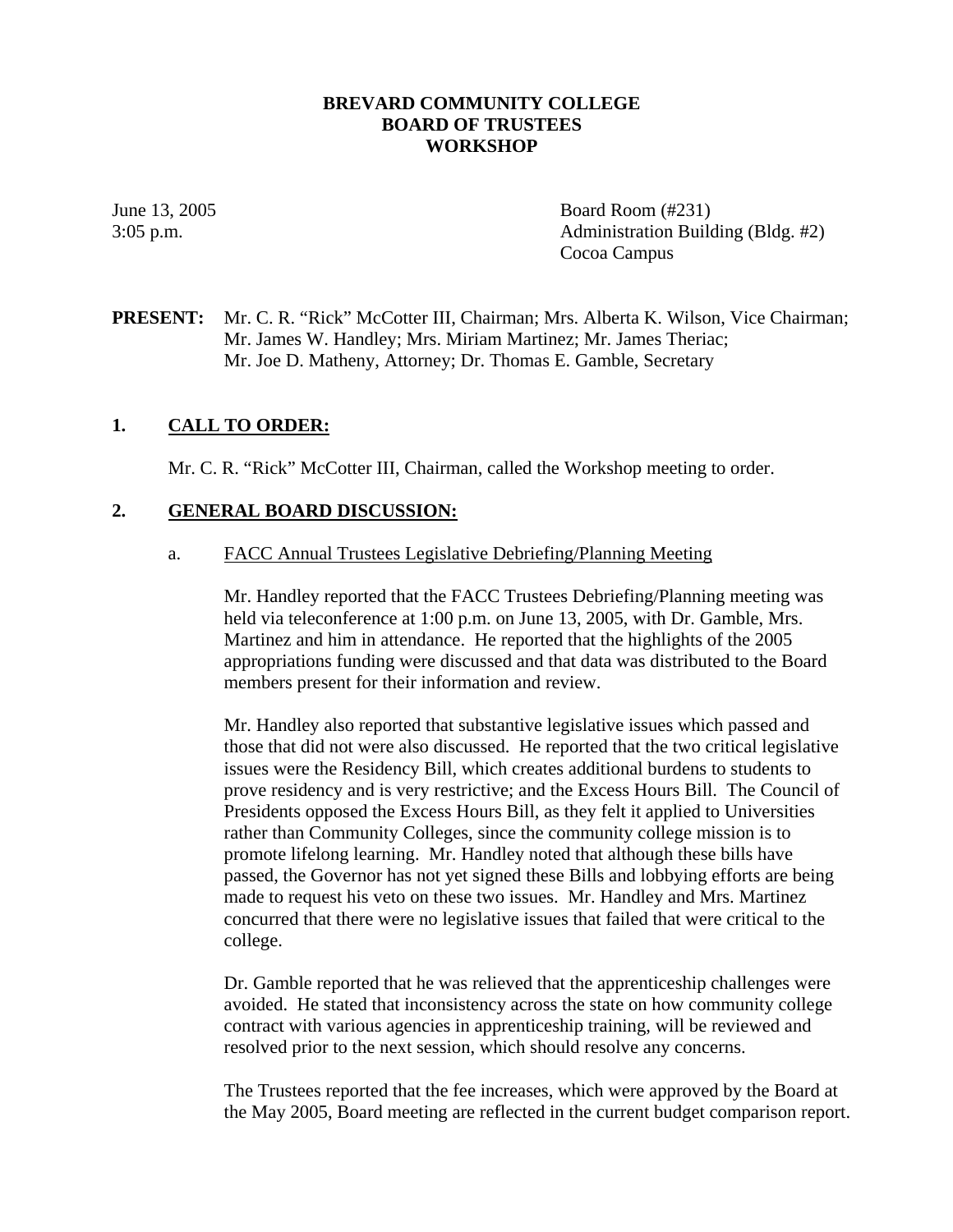Board of Trustees Workshop June 13, 2005 Page -2-

> Mr. Handley reported that the status of the higher education governance lawsuit pending before the courts was briefly discussed. Presently the case has been dismissed by the courts, while allowing 45 days to exercise options to amend the lawsuit and resubmit, to allow the lawsuit to be thrown out or to appeal the decision.

Mr. Handley also reported that discussions ensued regarding strategic issues planned for the 2006-07 legislative cycle. A summary report of these issues was provided to the Trustees.

Mr. Handley stated that issues relating to the relationships between the Trustees Commission and the FACC and the Council of Presidents should be better structured to provide stronger legislative input were discussed. The possibility of adding a full-time Executive Director for the Trustee Commission was proposed to improve communication in the legislative planning process. Mrs. Martinez reported that it was further suggested that the Chair, Vice Chair and Secretary of the FACC Trustees Commission be more involved in the Council of Presidents meetings to ensure that the Trustees and Council of Presidents are of like mind in terms of pertinent legislative issues.

Mrs. Martinez and Mr. Handley reported that input from Trustees who were not involved in the teleconference is welcome. Such input should be emailed to Catherine Cornelius, FACC, at drcpc@@earthlink.net.

#### b. Board Policy Governance Manual

Dr. Gamble reported that the approved Board Policy Governance Manual is being finalized and will be distributed in the near future. In the meantime, the Manual was posted on the web and is available for reference at all times. He reported that he forwarded the revision to Mr. Bill Mullowney, Vice President, Policy and General Counsel, Valencia Community College, due to his experience in this area while revising the manual for Valencia Community College. The Trustees applauded Mrs. Martinez for her leadership and guidance in completing this process.

#### c. Request for Executive Session

Dr. Gamble requested a brief Executive Session be held at the end of the workshop. The Board concurred.

### **3. STUDENT RETENTION REPORT:**

Dr. Brenda Fettrow, Vice President, Student Services and Dean Rebecca Ashford, Director of Enrollment Management reported on the status of college student retention efforts. Dr. Fettrow emphasized that student retention is a component of a systemic approach, with the goal of improved student services. Dr. Fettrow stated that on-going recruiting efforts will also continue.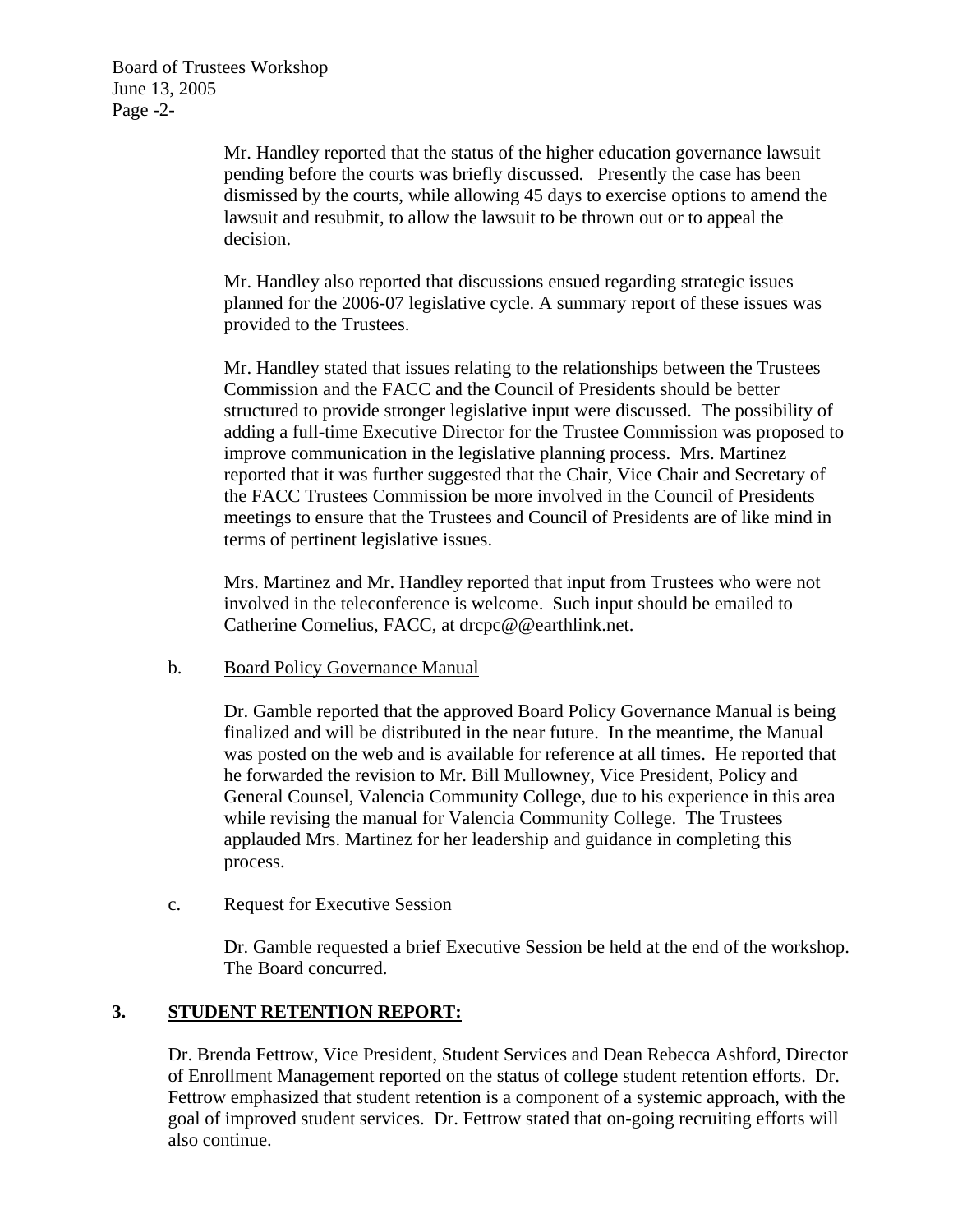Dr. Fettrow reviewed the cost effectiveness involved in student retention, which has a long-term financial impact to the student and the college. She reported that data shows that it is three to five times more cost effective to retain students than to recruit students. Dean Ashford presented statistics demonstrating the fact that the cost of losing one student over a year's time is \$3,855. Thus, the resulting cost to the college involved with the 389 students who left Fall 2004 to Spring 2005 was \$1,499,595. Ms. Ashford stated it is important to note that some of these individuals will return to the college as students at some point thus reducing the net financial loss to the college. The Trustees pointed out that this figure does not take into consideration the expenses to the institution for relative increases to enrollment (i.e. costs for additional faculty for course additions, etc.).

Dean Ashford shared retention figures as reported in the 2004 Institutional Accountability Report, which shows comparative figures across the Florida Community College system . She reported that it is important to note that these studies only reflect data of degreeseeking students in good standing. Dr. Fettrow reported that BCC's retention rates were above the state average in this report. Dr. Fettrow reported that in the future data will be gathered and analyzed by statistical software in Dean Ashford's office to allow for more timely data tracking.

Dr. Fettrow reported that BCC's retention of African-American and Hispanic students is below the system average and has become a focus of new college initiatives for improvement.

Dean Ashford reported that the Institutional Accountability Report also tracks statistics related to work with developmental students (those who test into college prep courses based on their scores on the college placement tests administered at BCC, the SAT or ACT). These figures reflect that the data for developmental students are better than the system average. However, the declining data in 2004 for African-American students raised concerns deeming the need for further initiatives to improve the trend.

Dean Ashford reported that students report withdrawals from courses more often due to personal rather than academic reasons.

Dr. Fettrow reported that an "early alert" initiative has been put into place to send a letter to students in jeopardy notifying them of various help resources available to them. The data indicates that 36-40% of those students receiving these letters have successfully passed the courses after receiving the "early alert" letter. She reported on other initiatives such as Smarthinking.com, a web-based tutorial program for core-level courses; tutoring in learning labs; academic advising; student support services, for first generation in college students; services for students with disabilities; and career centers located on each campus.

Dr. Fettrow reported that future initiatives involve a change in focus for academic advisors to promote retention and degree completion; assignment of an advisor to all first time in college (FTIC) students testing into one or more level of prep, with advisors to serve as advocates and mentors to these students; monthly minority student "gatherings" to form bonds with other minority students and serve as a foundation to develop a minority mentoring program; conducting a student services summer retreat to allow brainstorming